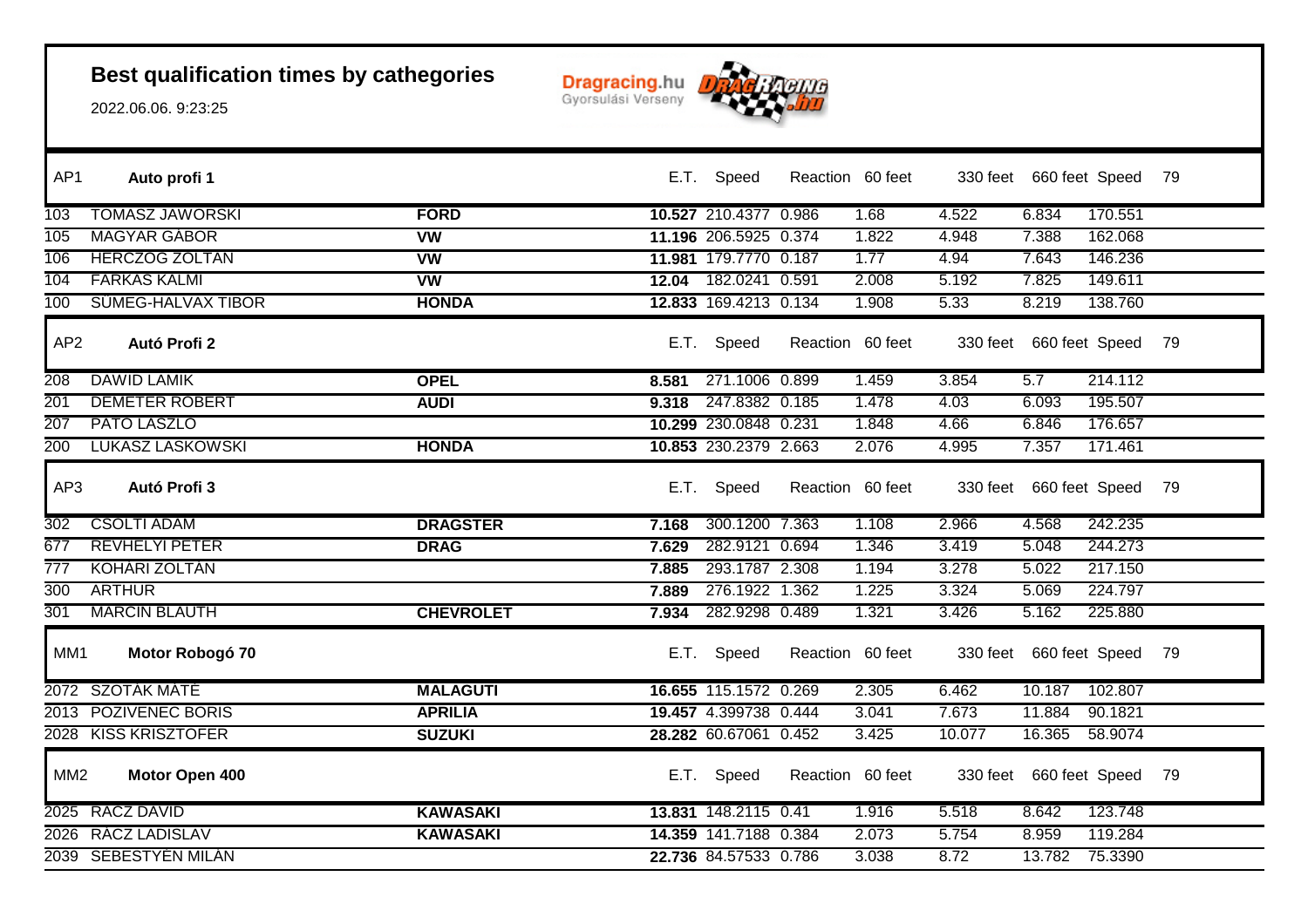

| MM3             | Motor Street 600             |                 |       | E.T. Speed            | Reaction 60 feet |       |       | 330 feet 660 feet Speed 79 |                |  |
|-----------------|------------------------------|-----------------|-------|-----------------------|------------------|-------|-------|----------------------------|----------------|--|
|                 | 2500 DOBROSI LAJOS           | <b>SUZUKI</b>   |       | 11.046 204.0538 0.085 |                  | 2.014 | 4.926 | 7.255                      | 168.104        |  |
|                 | 2041 GONCZOL KRISZTIAN       | <b>HONDA</b>    |       | 11.077 199.6982 0.316 |                  | 1.896 | 4.824 | 7.21                       | 165.101        |  |
|                 | 2033 KUZMA KRISZTIAN         | YAMAHA          |       | 11.191 201.0454 0.485 |                  | 1.999 | 4.956 | 7.345                      | 164.744        |  |
|                 | 2111 KOVACS TAMAS            | GSX-R           |       | 11.191 194.5104 0.576 |                  | 1.898 | 4.805 | 7.22                       | 161.163        |  |
|                 | 2031 DOMOKOSNE KARADI VIVIEN | <b>SUZUKI</b>   |       | 11.436 197.0918 0.219 |                  | 2.098 | 5.109 | 7.522                      | 163.090        |  |
| MM4             | Motor Street 1000+           |                 | E.T.  | Speed                 | Reaction 60 feet |       |       | 330 feet 660 feet Speed 79 |                |  |
|                 | 2035 DOBOS KOBRA ATTILA      | <b>SUZUKI</b>   | 9.878 | 230.3204 0.213        |                  | 1.705 | 4.382 | 6.495                      | 187.156        |  |
|                 | 2036 HOLL ISTVAN             | <b>SUZUKI</b>   | 9.965 | 230.6982 0.333        |                  | 1.811 | 4.493 | 6.593                      | 186.993        |  |
|                 | 2040 PETO VILI               | <b>SUZUKI</b>   |       | 10.017 234.1311 0.39  |                  | 1.814 | 4.619 | 6.706                      | 190.049        |  |
|                 | 2015 DOMOKOS GABOR           | <b>SUZUKI</b>   |       | 10.238 225.2928 0.319 |                  | 1.825 | 4.614 | 6.785                      | 181.693        |  |
|                 | 2038 NAGY TAMAS              | <b>KAWASAKI</b> |       | 10.394 226.4948 0.286 |                  | 1.885 | 4.774 | 6.96                       | 183.105        |  |
|                 | 2017 ANNA BAK                |                 |       | 10.653 221.2171 0.415 |                  | 2.004 | 4.865 | 7.118                      | 177.332        |  |
|                 | 2027 KISS ROBERT             | <b>SUZUKI</b>   |       | 11.083 200.2581 0.38  |                  | 1.908 | 4.822 | 7.206                      | 165.004        |  |
| MM <sub>5</sub> | Motor D600                   |                 |       | E.T. Speed            | Reaction 60 feet |       |       | 330 feet 660 feet Speed 79 |                |  |
|                 | 2029 ASZTALOS TAMAS          | <b>SUZUKI</b>   |       | 10.629 209.3023 0.35  |                  | 1.862 | 4.648 | 6.926                      | 172.209        |  |
|                 | 2636 SZOTAK MIHALY           | <b>KAWASAKI</b> |       | 10.69 205.6672 0.168  |                  | 1.762 | 4.63  | 6.938                      | 170.248        |  |
|                 | 2034 BARO RICHARD            | <b>KAWASAKI</b> |       | 10.813 204.3875 0.31  |                  | 1.83  | 4.689 | 7.023                      | 167.292        |  |
|                 | 2030 PINK SZILVIA            | <b>KAWASAKI</b> |       | 10.855 210.0056 0.43  |                  | 2.056 | 4.924 | 7.182                      | 173.363        |  |
| MM <sub>6</sub> | Motor D1000                  |                 |       | E.T. Speed            | Reaction 60 feet |       |       | 330 feet 660 feet Speed 79 |                |  |
|                 | 2014 PAWEL RATAJCZAL         |                 |       | 8.847 245.2182 0.283  |                  | 1.415 | 3.743 | 5.681                      | $\overline{0}$ |  |
|                 | 2016 TOTH EDOMER             | <b>SUZUKI</b>   |       | 10.249 225.6657 0.26  |                  | 1.909 | 4.671 | 6.803                      | 183.996        |  |
|                 | 2037 HOLL ISTVAN             | <b>KAWASAKI</b> |       | 10.589 225.1801 0.504 |                  | 1.978 | 4.934 | 7.132                      | 181.378        |  |
| MM7             | <b>Motor Superstreet</b>     |                 |       | E.T. Speed            | Reaction 60 feet |       |       | 330 feet 660 feet Speed 79 |                |  |
|                 | 2024 GRUBER ERIK             | <b>KAWASAKI</b> |       | 8.353 266.4613 0.448  |                  | 1.463 | 3.679 | 5.464                      | 218.818        |  |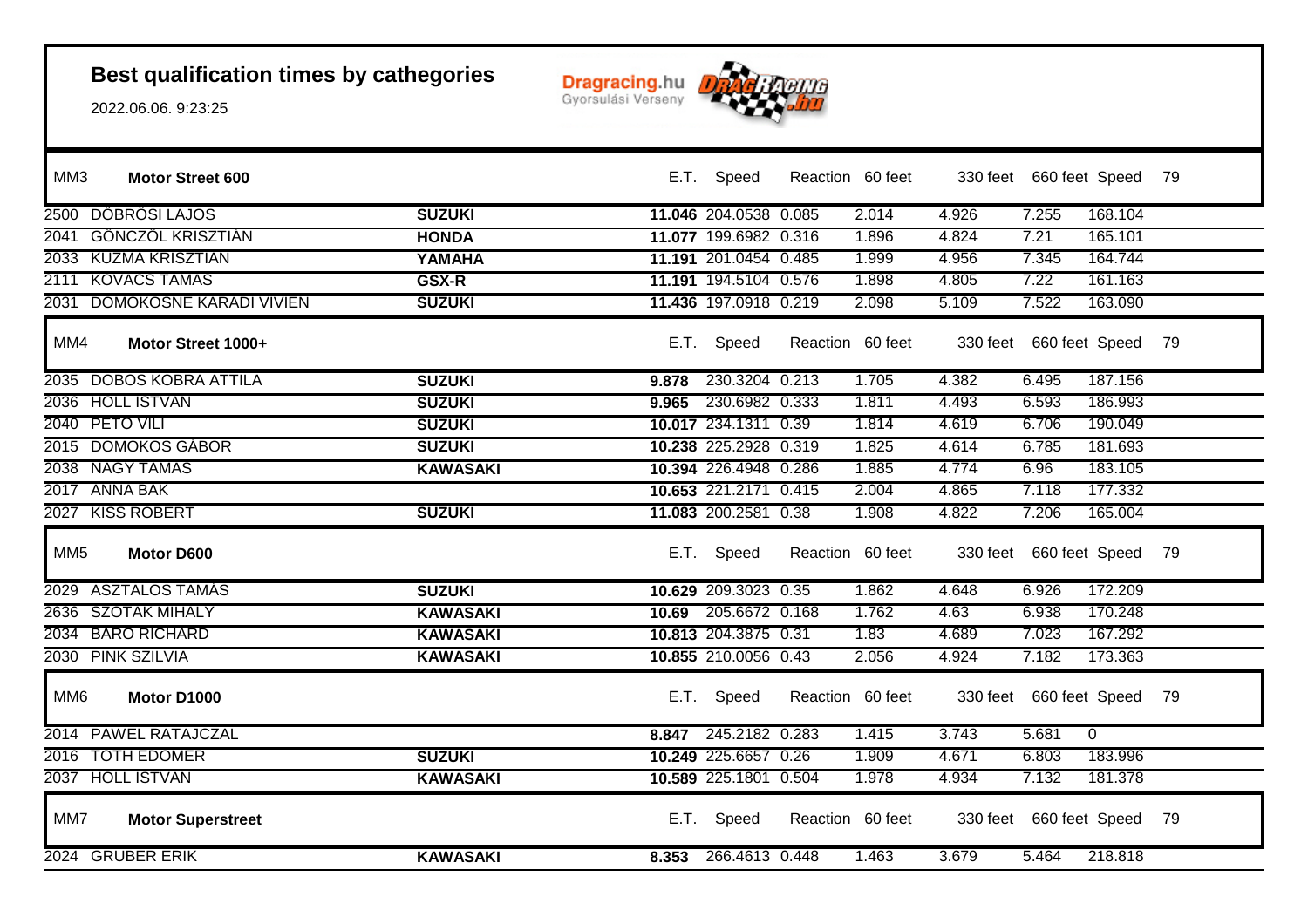

|                 | 2246 KMETTY AGOSTON           | <b>SUZUKI</b>     |      | 10.191 227.7673 0.189 | 1.871            | 4.609 | 6.767                      | 183.209        |      |
|-----------------|-------------------------------|-------------------|------|-----------------------|------------------|-------|----------------------------|----------------|------|
|                 | 2642 POZIVENEC STANO          | <b>SUZUKI</b>     |      | 10.588 235.0237 0.235 | 1.876            | 4.851 | 7.237                      | 179.168        |      |
| SP <sub>1</sub> | Autó Street 1 9.00 - 9.999    |                   |      | E.T. Speed            | Reaction 60 feet |       | 330 feet 660 feet Speed 79 |                |      |
|                 | 1056 FARKAS ISTVAN            | <b>AUDI</b>       | 9.94 | 228.4032 0.434        | 1.673            | 4.363 | 6.533                      | 183.083        |      |
| SP <sub>2</sub> | Autó Street 2 10.000 - 10.999 |                   |      | E.T. Speed            | Reaction 60 feet |       | 330 feet 660 feet Speed    |                | - 79 |
|                 | 1098 SCHUSZTER ZOLTAN         | <b>AUDI</b>       |      | 10.021 223.0483 0.633 | 1.692            | 4.346 | 6.532                      | 180.057        |      |
| SP <sub>3</sub> | Autó Street 3 11.000 - 11.999 |                   |      | E.T. Speed            | Reaction 60 feet |       | 330 feet 660 feet Speed 79 |                |      |
|                 | 1051 BRENNER GABOR            | <b>AUDI</b>       |      | 11.207 195.3973 2.135 | 1.716            | 4.698 | 7.201                      | 156.228        |      |
|                 | 1050 VENCZEL ATTILA           | <b>AUDI</b>       |      | 11.321 194.8811 0.557 | 1.844            | 4.832 | 7.326                      | 156.799        |      |
| SP <sub>4</sub> | Autó Street 4 12.000 - 12.999 |                   |      | E.T. Speed            | Reaction 60 feet |       | 330 feet 660 feet Speed 79 |                |      |
|                 | 1039 CZMOREK ZOLTAN           | <b>MITSUBISHI</b> |      | 12.088 178.2531 0.984 | 1.78             | 4.977 | 7.703                      | 144.397        |      |
|                 | 1014 RAGO ATTILA              | <b>BMW</b>        |      | 12.269 185.8582 0.82  | 2.092            | 5.384 | 8.048                      | 147.899        |      |
|                 | 1045 HORVATH GABOR            | <b>HONDA</b>      |      | 12.357 185.5134 2.523 | 2.045            | 5.411 | 8.106                      | 147.797        |      |
|                 | 1028 GOMBOS GABOR             | <b>AUDI</b>       |      | 12.753 171.6378 0.727 | 1.907            | 5.394 | 8.225                      | 139.638        |      |
| SP <sub>5</sub> | Autó Street 5 13.0 - 13.499   |                   |      | E.T. Speed            | Reaction 60 feet |       | 330 feet 660 feet Speed 79 |                |      |
|                 | 1048 PIROS VIVIEN             | <b>AUDI</b>       |      | 13.05 174.0475 0.492  | 2.027            | 5.669 | 8.57                       | 137.998        |      |
|                 | 1057 PROVITS ZSOLT FRENC      | <b>MERCEDES</b>   |      | 13.071 167.7289 0.519 | 1.984            | 5.445 | $\overline{0}$             | $\overline{0}$ |      |
|                 | 1053 APPEL JANOS              | <b>SEAT</b>       |      | 13.363 169.2811 0.399 | 2.147            | 5.726 | 8.686                      | 135.379        |      |
| SP <sub>6</sub> | Autó Street 6 13.500 - 13.999 |                   |      | E.T. Speed            | Reaction 60 feet |       | 330 feet 660 feet Speed 79 |                |      |
|                 | 1020 KOMLODI FERENC           | <b>FORD</b>       |      | 13.548 162.9962 0.459 | 2.202            | 5.888 | 8.813                      | 133.293        |      |
|                 | 1043 KARPATI ISTVAN           | <b>FIAT</b>       |      | 13.574 172.9771 0.332 | 2.395            | 6.125 | 9.042                      | 137.530        |      |
|                 | 1055 FERENCZI TIVADAR PÁL     | <b>BMW</b>        |      | 13.585 166.3155 0.599 | 2.21             | 5.889 | 8.868                      | 132.978        |      |
|                 | 1034 BAKO ROBERT              | <b>HONDA</b>      |      | 13.606 172.5526 0.586 | 2.245            | 6.188 | 9.088                      | 138.474        |      |
|                 |                               |                   |      |                       |                  |       |                            |                |      |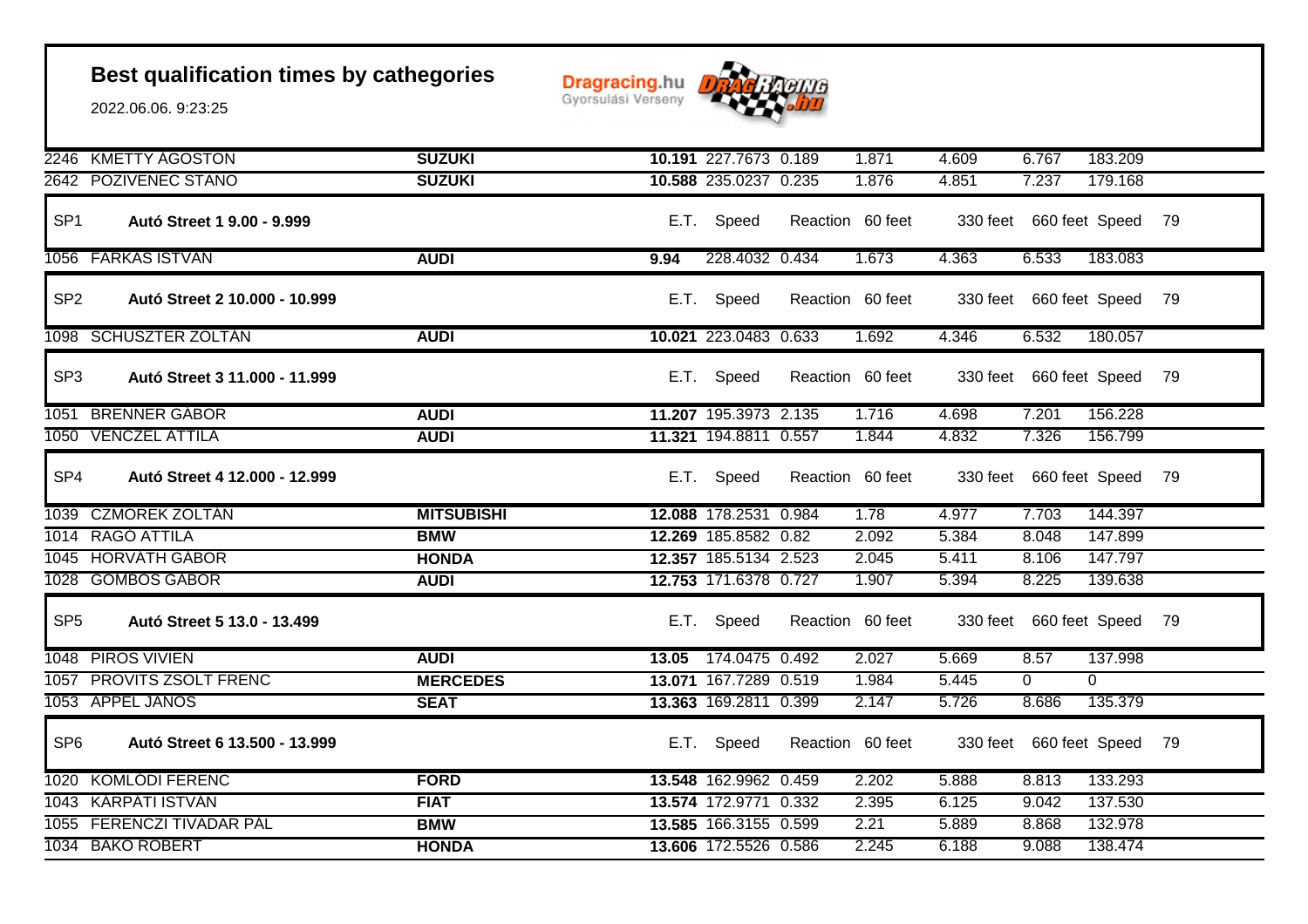**Dragracing.hu** 



|                 | 1047 REDAI PALOMA              | <b>HONDA</b>             | 13.71 | 166.5371 1.915        | 2.325            | 6.019 | 8.964                      | 132.645 |  |
|-----------------|--------------------------------|--------------------------|-------|-----------------------|------------------|-------|----------------------------|---------|--|
|                 | 1019 LENART CHRISTOPHER        | <b>SEAT</b>              |       | 13.761 165.1376 1.91  | 2.23             | 5.955 | 8.968                      | 128.843 |  |
| SP7             | Autó Street 7 14.0 - 14.499    |                          |       | E.T. Speed            | Reaction 60 feet |       | 330 feet 660 feet Speed 79 |         |  |
|                 | 1042 NENAD                     | <b>BMW</b>               |       | 14.058 167.3484 0.404 | 2.448            | 6.363 | 9.351                      | 133.203 |  |
|                 | 1046 GOMBAI ANDRAS             | <b>MAZDA</b>             |       | 14.082 163.2978 0.973 | 2.405            | 6.246 | 9.283                      | 9.56311 |  |
|                 | 1010 BIHARI DOMINIK            | <b>SEAT</b>              |       | 14.313 160.3192 0.707 | 2.46             | 6.331 | 9.413                      | 126.953 |  |
|                 | 1038 JÁSZBERÁNYI ALEX          | <b>OPEL</b>              |       | 14.313 150.8346 0.446 | 2.061            | 5.894 | 9.126                      | 121.388 |  |
| SP <sub>9</sub> | Autó Street 9 15.000 - 15.999  |                          |       | E.T. Speed            | Reaction 60 feet |       | 330 feet 660 feet Speed 79 |         |  |
|                 | 1030 KUTSAGI BALINT            | <b>AUDI</b>              |       | 15.008 146.1038 2.264 | 2.184            | 6.248 | 9.632                      | 117.175 |  |
|                 | 1027 SZKLENAR CSABA            | <b>JAGUÁR</b>            |       | 15.063 147.6765 0.455 | 2.145            | 6.313 | 9.728                      | 116.342 |  |
|                 | 1040 BODÖ ZOLTAN               | <b>FIAT</b>              | 15.1  | 148.8292 0.199        | 2.363            | 6.444 | 9.784                      | 116.417 |  |
|                 | 1018 LENARTNE KOVACS HENRIETTA | <b>SEAT</b>              |       | 15.151 152.6199 0.729 | 2.578            | 6.68  | 9.946                      | 121.467 |  |
|                 | 1044 KALLAI ZOLTAN             | <b>PEUGEOT</b>           |       | 15.152 129.6979 0.391 | 2.464            | 6.466 | 9.723                      | 121.868 |  |
|                 | 1054 DADAI TIBOR               | <b>OPEL</b>              |       | 15.196 147.2224 0.389 | 2.41             | 6.499 | 9.882                      | 117.432 |  |
|                 | 1052 EGRI GEZA                 | <b>VW</b>                |       | 15.711 139.0347 0.895 | 2.512            | 6.651 | 10.121                     | 112.983 |  |
| <b>SPX</b>      | Autó Street 10 16.000 felett   |                          |       | E.T. Speed            | Reaction 60 feet |       | 330 feet 660 feet Speed 79 |         |  |
|                 | 1035 TKALCEC DAVID             | <b>BMW</b>               |       | 16.118 129.1952 0.901 | 2.369            | 6.675 | 10.277                     | 109.273 |  |
|                 | 1037 KOCSIS ISTVAN             | $\overline{\mathsf{vw}}$ |       | 16.236 134.7184 0.299 | 2.593            | 6.908 | 10.521                     | 109.082 |  |
|                 | 1036 SCHWEIFER DANIEL          | <b>SUZUKI</b>            |       | 16.484 131.3753 1.131 | 2.579            | 6.921 | 10.582                     | 106.862 |  |
|                 | 1041 BANFALVI ZSOLT            | <b>HONDA</b>             |       | 16.489 139.1853 0.876 | 2.552            | 7.108 | 10.765                     | 107.403 |  |
| T <sub>0</sub>  | <b>TESZT</b>                   |                          |       | E.T. Speed            | Reaction 60 feet |       | 330 feet 660 feet Speed 79 |         |  |
| 905             | <b>DEMETER LORAND</b>          | <b>BMW</b>               | 8.808 | 247.3750 1.363        | 1.36             | 3.704 | 5.656                      | 201.189 |  |
| 906             | <b>BAN ATTILA</b>              |                          | 9.087 | 237.1916 2.722        | 1.365            | 3.756 | 5.792                      | 192.118 |  |
| 904             | <b>MARKO PADOJCIC</b>          | <b>NISSAN</b>            | 9.178 | 248.2895 0.761        | 1.545            | 4.08  | 6.065                      | 199.476 |  |
| T1              | <b>NEM BESOROLT</b>            |                          |       | E.T. Speed            | Reaction 60 feet |       | 330 feet 660 feet Speed 79 |         |  |